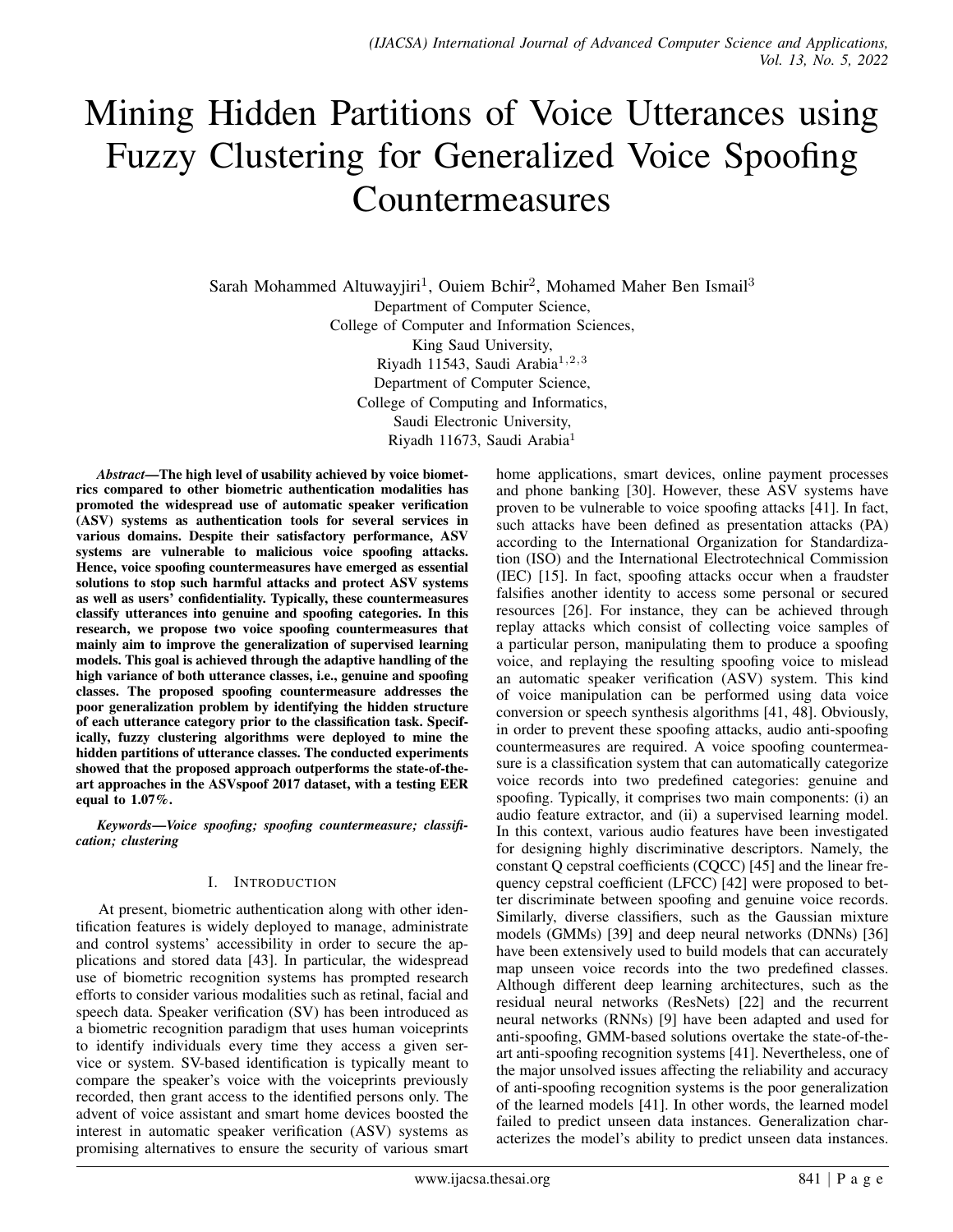This limitation can be attributed to the high variance in both the genuine and the spoofed utterances. Specifically, genuine speech instances exhibit high interspeaker variance, owing to the discrepancies between speaker voices, as well as an intraspeaker variance because of the inconsistency in the human voice that can be affected by aspects such as the emotional state [1, 29]. These two types of variations also apply to spoofed speeches. Moreover, spoofing utterances witnessed other types of variations caused by the recording devices used to collect the original voice records and the algorithms used to manipulate them [1, 2, 9, 15, 22, 26, 29, 36, 39, 41, 42, 45, 48]. Hence, better handling of the high variance of the genuine and spoofed classes would improve the generalization of the spoofing countermeasures and, consequently, enhance the detection performance. In this paper, we propose to improve the recognition of voice spoofing utterances by tackling the problem of intraclass variation for two categories: genuine and spoofed. More specifically, we propose learning the underlying structure of each category (genuine/spoof) by clustering them into homogeneous sub-categories. The rest of the paper is organized as follows: In Section II, existing voice-spoofing countermeasures are surveyed. In Section III, background knowledge on clustering techniques is provided. The proposed approach is presented in Section IV. The experiments conducted are described in Section V along with the reported results and their analysis.

# II. LITERATURE REVIEW

Recently, several spoofing countermeasures have been proposed. The development of these systems was boosted by contests in 2015 and 2017 [30, 43], which provided challenging data for anti-spoofing systems. More specifically, the training set contains five types of spoofing attack algorithms, referred to as known attacks, whereas the evaluation set, used for testing, contains the known attacks and five more types of attacks called unknown attacks. The proposed system amounts to classification systems for genuine and spoofed utterances. They aimed to discriminate spoofing utterances from genuine utterances. One of the main aspects that has been exploited is the presence of noise in the spoofing records [23]. During the playback and re-recording phases used by the replay attack, different types of noise are generated. These types of noise are mainly from the recording environment and recording device. They can potentially allow for differentiation between spoofed and genuine signals. In this context, both conventional and deep learning approaches have been reported.

# *A. Conventional Countermeasures*

Typically, conventional spoofing/genuine recording classification comprises a feature extraction component followed by a classification component. The system proposed in [23] extracts the cepstral coefficient (CQCCs) [7] feature. A GMM [5] classifier was employed for the classification task. This system has been considered a baseline approach for recently proposed research for evaluating anti-spoofing systems [30, 43]. Alternatively, the system reported in [39] combines cochlear filter cepstral coefficients (CFCC) [33] and the instantaneous frequency (IF) [40]. The combined feature aims to capture the speech synthesis and voice conversion, thus characterizing spoofing utterances. It was then fed to the GMM classifier.

| Reference | Feature     | Classifier        | Dataset                        | Training      | Testing       |
|-----------|-------------|-------------------|--------------------------------|---------------|---------------|
|           |             |                   |                                | <b>EER</b> or | <b>EER</b> or |
|           |             |                   |                                | rate $(\%)$   | rate $(\% )$  |
| [45]      | COCCs       | <b>GMM</b>        | ASV <sub>spoof</sub> 2015 [49] | 0.048         | 0.462         |
| [27]      | COCCs       | <b>GMM</b>        | ASV <sub>spoof</sub> 2017 [27] | 10.35         | 24.77         |
| [39]      | MFCC CFC-   | <b>GMM</b>        | ASV <sub>spoof</sub> 2015 [49] | 0.408         | 2.013         |
|           | CIF         |                   |                                |               |               |
| [42]      | <b>LFCC</b> | GMM,              | ASV <sub>spoof</sub> 2015 [49] | 0.11          | 1.67          |
|           |             | <b>SVM</b>        |                                |               |               |
| [37]      | MFCC,       | <b>SVM</b>        | ASV <sub>spoof</sub> 2015 [49] | 0.008         | 3.922         |
|           | MFPC.       | with              |                                |               |               |
|           | CosPhasePCs | <i>i</i> -vectors |                                |               |               |

TABLE I. SUMMARY OF CONVENTIONAL APPROACHES FOR SPOOFING / GENUINE CLASSIFICATION

Similarly, the work in [42] focused on segregating spoofing records generated by voice conversion or speech synthesis algorithms. For this purpose, the authors in [42] conducted an empirical comparison of 19 different features to determine the most appropriate one for classifying spoofing versus genuine records. These features are then conveyed to both GMM [5] and SVM [6] classifiers. The experimental results reported in [42] showed that the system comprising the LFCC [53] feature extraction component and GMM classifier component outperformed all other considered systems. On the other hand, the work in [37] used SVM as a classifier [6] for different extracted features. In addition, the i-vector was used for each feature and then integrated into a one-centered ivector with a normalized length. The experimental results in [37] showed that the MFCC [11], Mel-frequency principal coefficients (MFPC) [14], and CosPhase principal coefficients (CosPhasePC) [47] fed into the SVM classifier had better classification performance. Table I presents a brief summary of conventional approaches for spoofing/genuine classification. All of these systems have experimented on the ASVspoof 2015 dataset [49].

# *B. Deep Learning based Countermeasures*

The successful achievement of deep neural networks (DNN) in classification tasks has motivated the application of such approaches for anti-spoofing. Recently, deep learning approaches have been proposed for voice spoofing classification. In particular, the residual network model (ResNet) found recent success in the works of [8, 30, 36]. Moreover, as voice spoofing data can be considered as a sequence classification task, recurrent neural networks (RNNs) [35] were also investigated in the works [9, 19, 31, 51, 52]. Furthermore, while raw audio data were considered as inputs to the DNN model in some studies [9, 19, 30], engineered features were considered in others [8, 31, 36, 52].

*1) Residual Network based Approaches:* The proposed system in [30] employs a dilated residual network (DRN) deeplearning architecture [21]. The latter is based on the ResNet model, and an attention-filtering mechanism. More precisely, the DRN uses convolution layers instead of fully connected layers, and alters the residual units by adding a dilation factor. The attention component aims to select important parts while ignoring unrelated ones, such as the background noise segments [50]. Similarly, the system proposed in [8] employed the ResNet [21] deep-learning model. However, the proposed approach applies a deep-learning architecture in conjunction with two low-level cepstral features. In fact, the input conveyed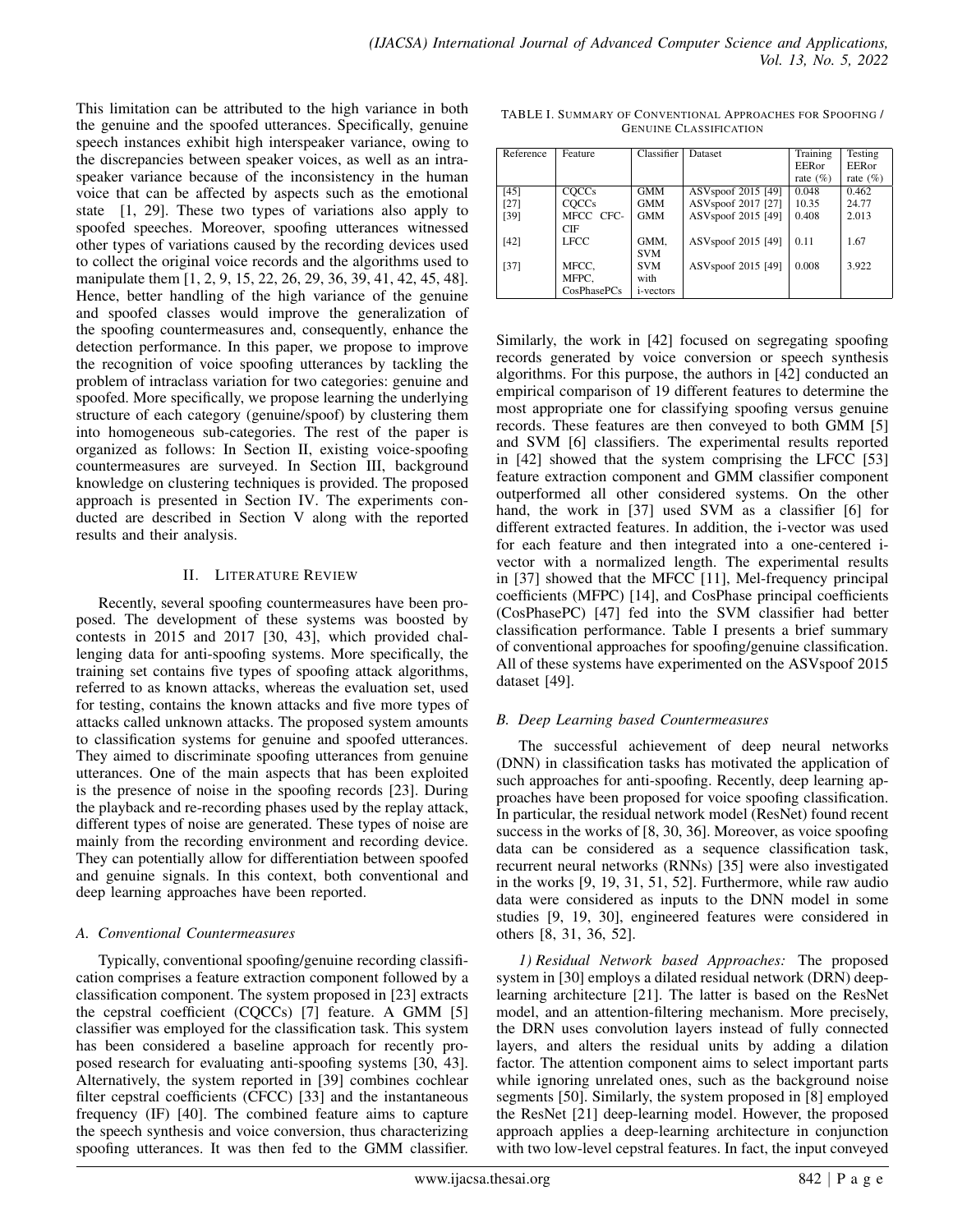| Reference | Feature            | Classifier        | Dataset                       | Training<br>EERor | Testing<br>EERor |
|-----------|--------------------|-------------------|-------------------------------|-------------------|------------------|
|           |                    |                   |                               | rate $(\%)$       | rate $(\%)$      |
| [30]      | Signal             | ResNet            | ASVspoof 2017[27]             | 6.09              | 8.54             |
|           | Logspec<br>via FFT |                   |                               |                   |                  |
| [8]       | COCC<br>and        | GMM,              | ASVspoof 2017[27]             | 2.58              | 13.30            |
|           | MFCC               | ResNet            |                               |                   |                  |
| [36]      | Fusion<br>of       | DNN,              | ASVspoof 2017[27]             | 7.6               | 11.5             |
|           | HFCC<br>and        | <b>SVM</b>        |                               |                   |                  |
|           | COCC               |                   |                               |                   |                  |
| [9]       | MFCC,              | <b>LSTM</b>       | ASV <sub>spoof</sub> 2017[27] | 6.32              | 9.81             |
|           | Fbank              | and               |                               |                   |                  |
|           |                    | GRU               |                               |                   |                  |
|           |                    | RNN               |                               | 3.95              | 6.73             |
| $[31]$    | CQT and FFT        | LCNN,<br>SVM.     | ASVspoof 2017[27]             |                   |                  |
|           |                    | <b>CNN</b><br>$+$ |                               |                   |                  |
|           |                    | <b>RNN</b>        |                               |                   |                  |
| [19]      | Fbank              | CNN<br>$+$        | ASVspoof 2015 [49]            | 0.03              | 1.97             |
|           |                    | <b>RNN</b>        |                               |                   |                  |
|           |                    | (GRU)             |                               |                   |                  |
| $[52]$    | Spectrogram        | <b>CNN</b><br>$+$ | ASVspoof 2015 [49]            | 0.40              | 3.33             |
|           | features           | <b>RNN</b>        |                               |                   |                  |
|           |                    |                   |                               |                   |                  |

TABLE II. SUMMARY OF DEEP LEARNING APPROACHES FOR SPOOFING / GENUINE CLASSIFICATION

to the network is not raw audio data but features extracted by MFCCs [11] and CQCCs [45]. Moreover, a GMM classifier is used at the back end of the network. The work in [36] uses a similar model, but it exploits high-frequency cepstral coefficients (HFCCs) instead of MFCCs [11] at the input of the network.

*2) Recurrent Neural Network based Approaches:* The authors of [9] used recurrent neural networks (RNN) [35] for spoofing/genuine record classification. More specifically, the proposed system employs long short-term memory (LSTM) [24] and a gated recurrent unit (GRU) [10]. LSTM has also been used in [44], where the proposed architecture consists of multiple dense layers followed by one or more LSTM layers. Similarly, the works in [19, 52] exploited the RNN [35] deep-learning model. However, an RNN is used with a convolutional neural network (CNN) [20]. More precisely, CNN is used as a feature extractor and RNN is used for processing long dependencies. The work in [19] crops the input records and trains the two models separately and uses a linear discriminant analysis (LDA) [25] as a back-end classifier. However, the work in [52] uses an end-to-end model. It uses a context window for input, and trains both models simultaneously by conjointly optimizing them through backpropagation. The combination of CNNs and RNNs was also exploited in [31]. Specifically, it fuses three approaches: the i-vector [12] approach, light convolutional neural network (LCNN) [46] approach, and CNN+RNN approach. Three inputs were considered separately in the first convolution layer yielding three variants of the LCNN-based model. More precisely, the first input consists of truncated normalized fast Fourier transform (FFT) spectrograms [34], the second is constant Q transform (CQT) [7], and the third is FFT with a sliding window. Table II provides a brief summary of deep learning approaches for spoofing/genuine classification.

# *C. Discussion*

Previous studies tackled the generalization problem by mainly investigating various feature selection and fusion approaches [31, 36, 37], studying feature representations and diverse classification approaches [30, 39, 42, 45], and applying diverse deep learning architectures such as ResNet [8, 30, 36] and RNN [9, 19, 31, 51, 52]. Furthermore, for deep learning approaches both raw audio data [9, 19, 30], and engineered features [8, 31, 36, 52] are considered. Nevertheless, neither the engineered features nor those learned automatically by deep learning succeeded in alleviating the generalization problem. In fact, there was a discrepancy between the training and testing performances; they improve the prediction for seen utterances, but they are not able to generalize to unseen ones. Nevertheless, the baseline approach [45], which is based on extracting the CQCC feature and GMM-based classification approach, outperforms the other state-of-the-art approaches in terms of generalization on the ASVspoof 2015 dataset but failed on the ASVspoof 2017 dataset. On the latter dataset, the approach proposed in [31] is the best reported approach with a testing EERor rate of 6.73%.

# III. CLUSTERING

Clustering is an unsupervised learning approach that groups unlabeled instances into homogeneous clusters based on certain criteria or similar functions. This allowed the exploration and analysis of the data. There are three main approaches to clustering: (i) hierarchical clustering, (ii) partitioning, and (iii) density-based clustering approaches [5]. Hierarchical clustering [17] creates a hierarchy of clusters following either a top–down (divisive) or a bottom–up (agglomerative) strategy. Alternatively, partitioning or centroid-based clustering [32], is characterized by learning a representative of each cluster such as the cluster centers. Accordingly, data instances were assigned to the cluster corresponding to the closest representative. For this purpose, the distance to the representatives is calculated using distance metrics such as the Euclidean distance or Manhattan distance. On the other hand, densitybased clustering approaches [28] consider the density rather than distance to assign an instance to a cluster. Clustering is performed in such a way that dense instances form clusters, whereas sparse instances are considered noise and outliers. Density-based approaches are characterized by the arbitrary shapes of the clusters. Clustering approaches can also be categorized as crisp or fuzzy. Although crisp clustering approaches assign an instance exclusively to one cluster, fuzzy clustering can assign an instance to more than one cluster using a membership degree. The latter can be perceived as an instance's probability of belonging to a given cluster. In this way, fuzzy approaches can deal with real-world applications in which clusters exhibit overlapping boundaries [5]. In the following section, we describe three fuzzy clustering approaches that will be investigated to uncover the underlying structure of voice-spoofing data. Specifically, we consider fuzzy c-means (FCM) clustering [4], simultaneous clustering and attribute discrimination (SCAD) [18], and competitive agglomeration CA [17] algorithms.

# *A. Fuzzy C-Means*

Fuzzy c-means (FCM) [4] clustering performs a fuzzy partitioning of the unlabeled data by minimizing the intracluster distances. More precisely, for a set of instances,  $x_i$ , it simultaneously learns the cluster representatives (centers),  $c_i$ ,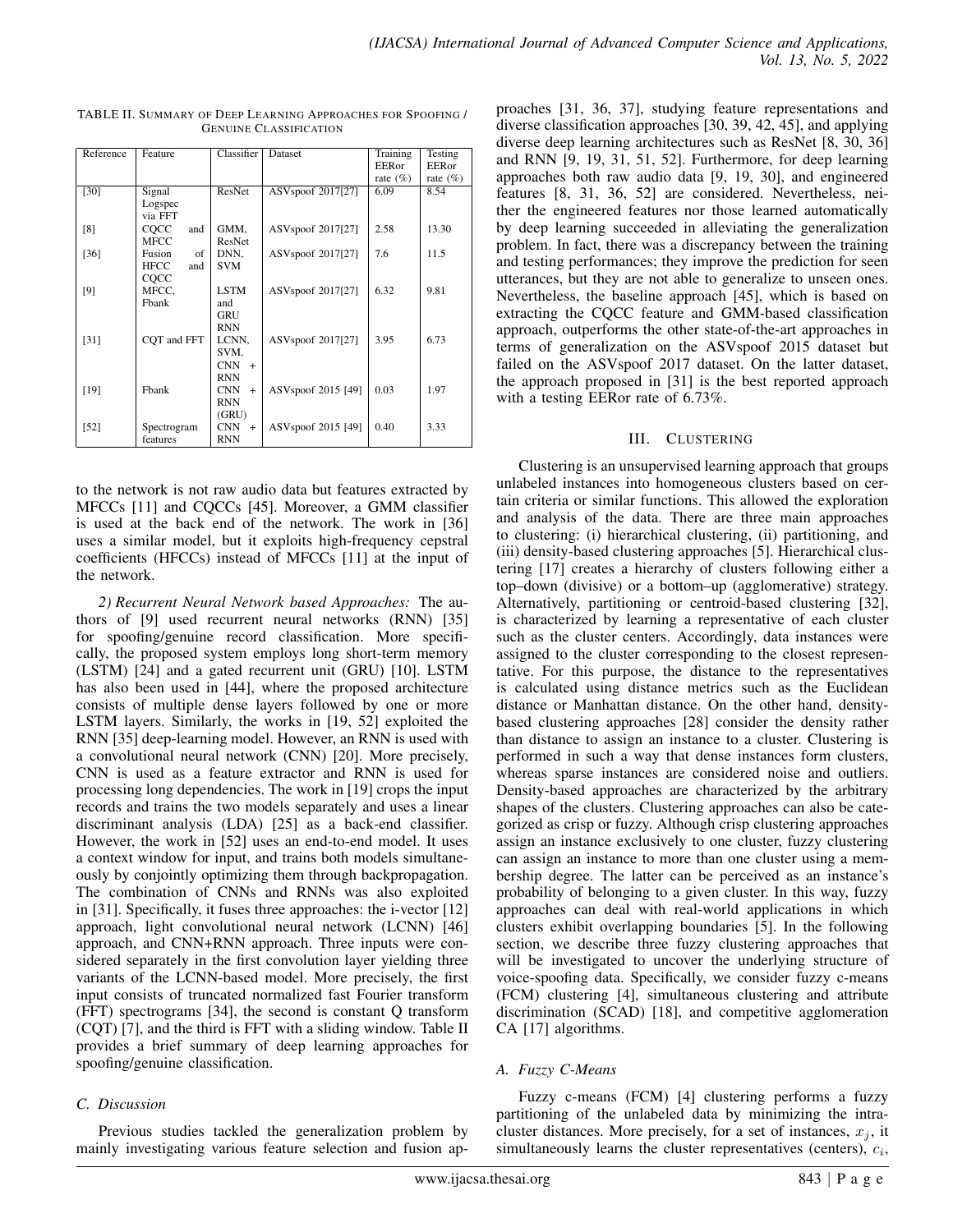and the fuzzy memberships,  $(u_{ij})$ , by minimizing the objective function:

$$
J(\mathbf{B}, \mathbf{U}; \mathcal{X}) = \sum_{i=1}^{C} \sum_{j=1}^{N} (u_{ij})^{m} || x_{j} - c_{i} ||^{2}
$$
 (1)

subject to

$$
u_{ij} \in [0,1] \& \ \forall i, j \ and \sum_{i=1}^{C} u_{ij} = 1 \& \ \forall j
$$
 (2)

In Equation (1),  $x_j$  and  $c_i \in R^d$  where d is the dimension of the vectors,  $m$  is a fuzzier that controls the membership fuzziness,  $C$  is the number of clusters and  $N$  is the number of instances.

### *B. Simultaneous Clustering and Attribute Discrimination*

Simultaneous clustering and attribute discrimination (SCAD) [18] is an extension of FCM that addresses the problems of feature selection and aggregation. It learns the relevance feature weights,  $\nu = [\nu_{ik}]_{i=1...c,j=1...d}$  with respect to each cluster. In addition to the centers,  $C = [c_{ik}]_{i=1...c,j=1...d}$ , and fuzzy membership,  $U = [u_{ik}]_{i=1...c, j=1...N}$ . This is achieved by minimizing the objective function, as follows:

$$
J(\mathbf{C}, \mathbf{U}, \mathbf{V}; \mathcal{X}) = \sum_{i=1}^{C} \sum_{j=1}^{N} (u_{ij})^{m} \sum_{K=1}^{d} v_{ik} (x_{jk} - c_{ik})^{2} \quad (3)
$$

subject to

$$
u_{ij} \in [0,1]\&\ \forall i, j \ and \sum_{i=1}^{C} u_{ij} = 1\&\ \forall j
$$
 (4)

and

$$
v_{ik} \in [0,1] \& \ \forall i, k \ and \sum_{i=1}^{d} v_{ik} = 1 \& \ \forall i \tag{5}
$$

where  $C$  is the number of clusters,  $N$  is the number of instances and d is the feature size, and vik, cik and  $uij \in R^d$ where  $d$  is the dimension of the vectors.

# *C. Competitive Agglomeration*

Competitive agglomeration (CA) [17] is another extension of FCM that addresses the problem of estimating the number of clusters in an unsupervised manner. In fact, it learns the number of clusters while learning the cluster representatives and the fuzzy memberships. It combines hierarchical and partitioning clustering approaches, and thus benefits from their advantages. Specifically, CA applies the competitive agglomeration in order to select the best number of clusters. It begins by dividing the instances into small clusters. During the optimization process, the clusters compete over instances, and the empty clusters disappear gradually. The CA optimizes the following objective function:

$$
J(\mathbf{B}, \mathbf{U}; \mathcal{X}) = \sum_{i=1}^{C} \sum_{j=1}^{N} (u_{ij})^2 \cdot d_{ij}^2(x_j, \beta_i) - \alpha \sum_{i=1}^{C} \sum_{j=1}^{N} u_{ij}^2
$$
\n(6)

where  $B = (1, \ldots, c)$  are the cluster representatives,  $di^2(xj, \beta i)$  is the distance between feature vectors  $xj$  and prototype  $\beta i$ , and  $uij$  is the fuzzy membership of instance  $i$  with respect to cluster  $i$ . As can be seen, the objective function in (6) incorporates two terms: the first one is inherited from the FCM objective function (1). On the other hand, the second term in (6) is the competitive term that allows cluster competition to enclose data instances.

#### IV. PROPOSED APPROACH

Owing to the high intra-class variance of the spoofing and genuine categories, the sub-groups of these two categories are scattered. Moreover, spoofing subgroups overlap with genuine subgroups, and vice versa. This renders the classification problem even more challenging. In fact, the learned classification model is too complex and may result in the overfitting of the training dataset. This reflects the low generalization of the supervised learning model. Therefore, we propose splitting each category into homogeneous groups, and then classifying unknown instances by considering the closest sub-group. The proposed spoofing countermeasure based on homogeneous subcategories is illustrated in Fig. 1. As one can see, it starts by extracting audio features from the genuine and spoofing utterances. Then, the genuine instances are clustered separately to determine the representatives of the genuine sub-categories in an unsupervised manner. Similarly, spoofing instances were clustered in order to obtain the spoofing representatives. The learned sub-category representatives are then used to classify unknown instances. Specifically, for the clustering task, we propose employing prototype-based fuzzy clustering approaches. This choice is motivated by the need to learn cluster representatives, and the fact that fuzzy memberships are better at handling the overlapping boundaries of clusters. In other words, we intend to investigate several prototype-based fuzzy clustering approaches such as FCM [4] and SCAD[17, 18]. In fact, FCM-based clustering approaches learn the cluster centers which is not the case for other types of clustering approaches such as density or hierarchical-based clustering algorithms. Moreover, SCAD learns the relevance feature weights while clustering the data. This allows for the automatic selection and aggregation of the features. Similarly, CA automatically estimated the number of clusters while clustering the data. The three clustering algorithms under consideration are optimized iteratively by alternating the update of the centers, the fuzzy memberships, and eventually the relevance feature weights and the number of clusters through the use of closed-form update equations. Furthermore, we plan to explore the number of clusters that generate the optimal subcategories for the spoofing and the genuine classes. In fact, estimating the number of clusters allows the correct structure of the data to be uncovered. Therefore, it yields a better local classification which helps to lessen the generalization issue for unseen instances. An illustrative example of the proposed spoofing countermeasure based on homogeneous subcategories is shown in Fig. 2. As it can be seen, the spoofing utterances are clustered into six clusters  $(S1, S2, S3, S4, S5,$  and  $S6)$ , while genuine utterances are clustered into four clusters  $(G1, G2, G3,$ and G4). Then, the blue unseen instance was compared to the ten learned representatives before assigning it to one of the clusters. Because  $G1$ , one of the representatives of the genuine category, is the closest to the blue unseen instance, the latter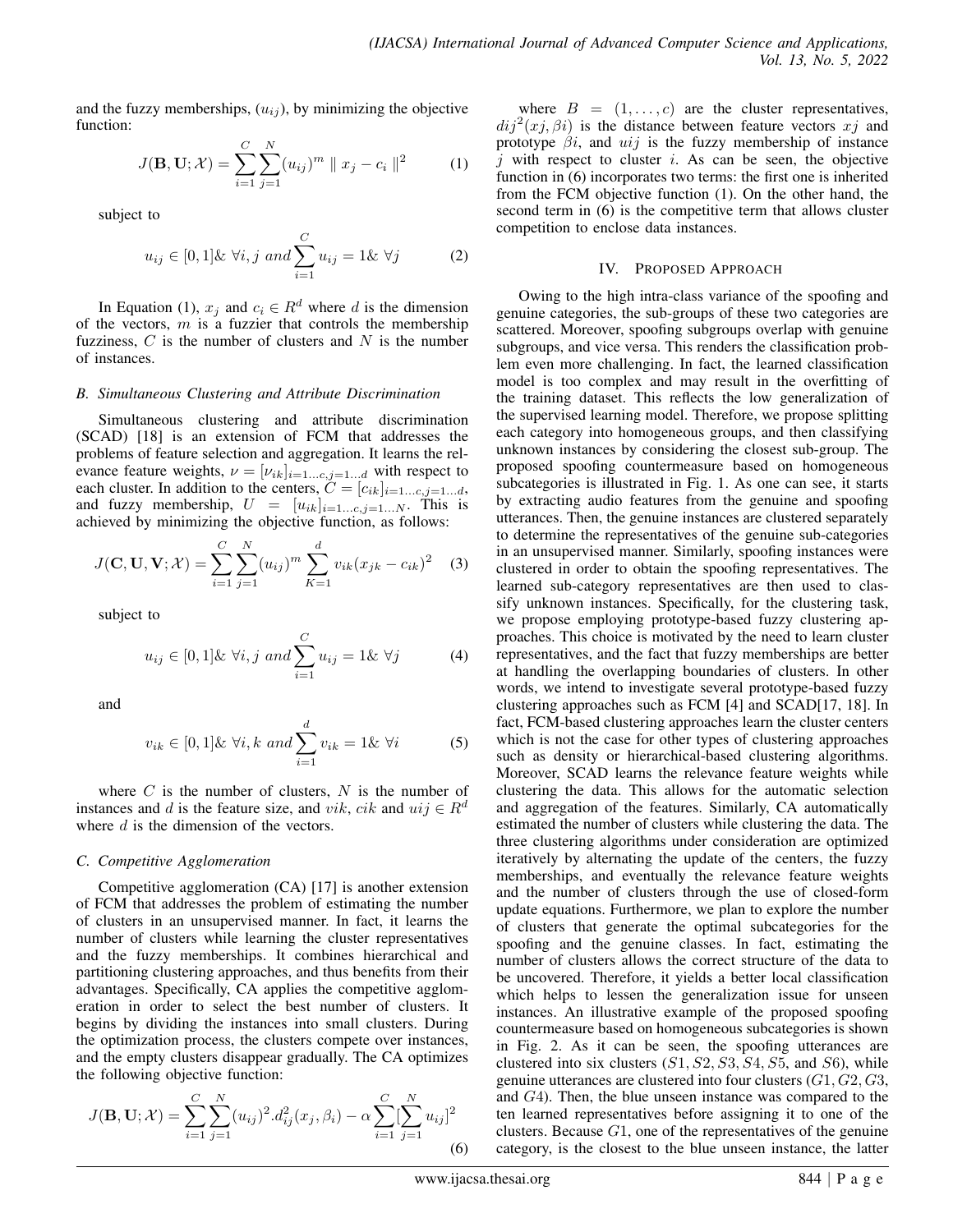

Fig. 1. General Overview of the Proposed Approach.

is classified as genuine.



Fig. 2. Illustrative Example the Proposed Spoofing Countermeasure based on Homogenous Sub-Categories.

#### V. EXPERIMENTS

The dataset used for the experiments was ASVspoof 2017 version 2.0 [13]. The dataset contained audio files with a sampling rate of 16 kHz and a 16-bit resolution, which were divided into three subsets: a training set containing 3016 files, a development set containing 1710 files, and an evaluation set with 13,306 files. The training set had 1507 genuine and 1507 replay files, the development set had 760 genuine and 950 replay files, and the evaluation set had 1298 genuine and 12,008 replay files [13]. The Mel-frequency cepstral coefficients' (MFCCs) [11] and the constant Q cepstral coefficients' (CQCCs) [45] features are extracted from the audio files. MFCC is computed by applying the discrete cosine transform (DCT) type 2 on a 20 ms audio frame. This generates an audio spectrum that reflects energy in different frequency bands. After spectrum computation, a bank of triangular filters was employed to warp the spectrum into the Mel-scale. Finally, the results of a Mel-scale filter bank are logarithmized and decorrelated by applying the DCT. Alternatively, CQCC is based on a constant Q transform (CQT). The latter is a time-frequency analysis tool for short-time Fourier transform (STFT) [7]. The number of bins per octave was set to 12, and the sampling frequency was set to 44,000 Hz. The CQCCs' spectrum was derived by first performing CQT transform on the audio frame. Next, the logarithm non-linearity and linearization of the CQT's geometric scale were applied. Then, the final 167 CQCC cepstral coefficients were obtained by

applying the DCT [45]. Similar to the approaches described in Section III, the performance of the proposed approach is evaluated using an equal error rate (EER) [38]. It was calculated using a receiver operating characteristic (ROC) curve. More specifically, the EER is defined as the operating point where the false acceptance rate (FAR) and false rejection rate (FRR) are equal [16, 38].

# *A. Experiment 1: Discovering the Underlining Structure using Fuzzy C-Means*

In this experiment, we clustered the genuine and the spoof classes from the training subset separately, using fuzzy cmeans [4]. The same number of clusters was used for both classes, and it was tuned from 2 to 16 with a step of 2. The learned sub-category representatives were then used for the classification of unknown instances from the testing subset, using the K-nearest neighbor classifier KNN [3] with  $K = 1$ . The experiment was conducted on the CQCC, MFCC, and a concatenation of the CQCC and MFCC independently. The EER with respect to the number of clusters on the considered features is shown in Fig. 3.



Fig. 3. EER with respect to the Number of Clusters when using Fuzzy C-Means [20] on CQCC, MFCC and the Concatenation of CQCC and **MFCC** 

As shown in Fig. 3, the EER varies with respect to the number of clusters and features considered. The best result is obtained when using a number of clusters equal to 2 for both classes on the CQCC feature. It reached an EER of 4.46%.

# *B. Experiment 2: Discovering the Underlining Structure using the Competitive Agglomeration*

In this experiment, the underlining structure was learned using the competitive agglomeration (CA) [17] clustering algorithm in order to simultaneously cluster the training data and learn the optimal number of clusters. The same number of clusters was initially set to 100 for both classes (genuine and spoofed). Similar to Experiment 1, the learned cluster representatives are used for the classification of unknown instances from the testing subset, using the K-nearest neighbor classifier KNN [3] with  $K = 1$ . Moreover, an experiment was conducted on the CQCC, MFCC, and concatenation of the CQCC and MFCC independently. Table III reports the obtained EER, and the learned number of clusters with respect to the considered features.

As shown in Table III, the CQCC exhibited the lowest EER of 2.46%. Moreover, the optimal cluster learned by CA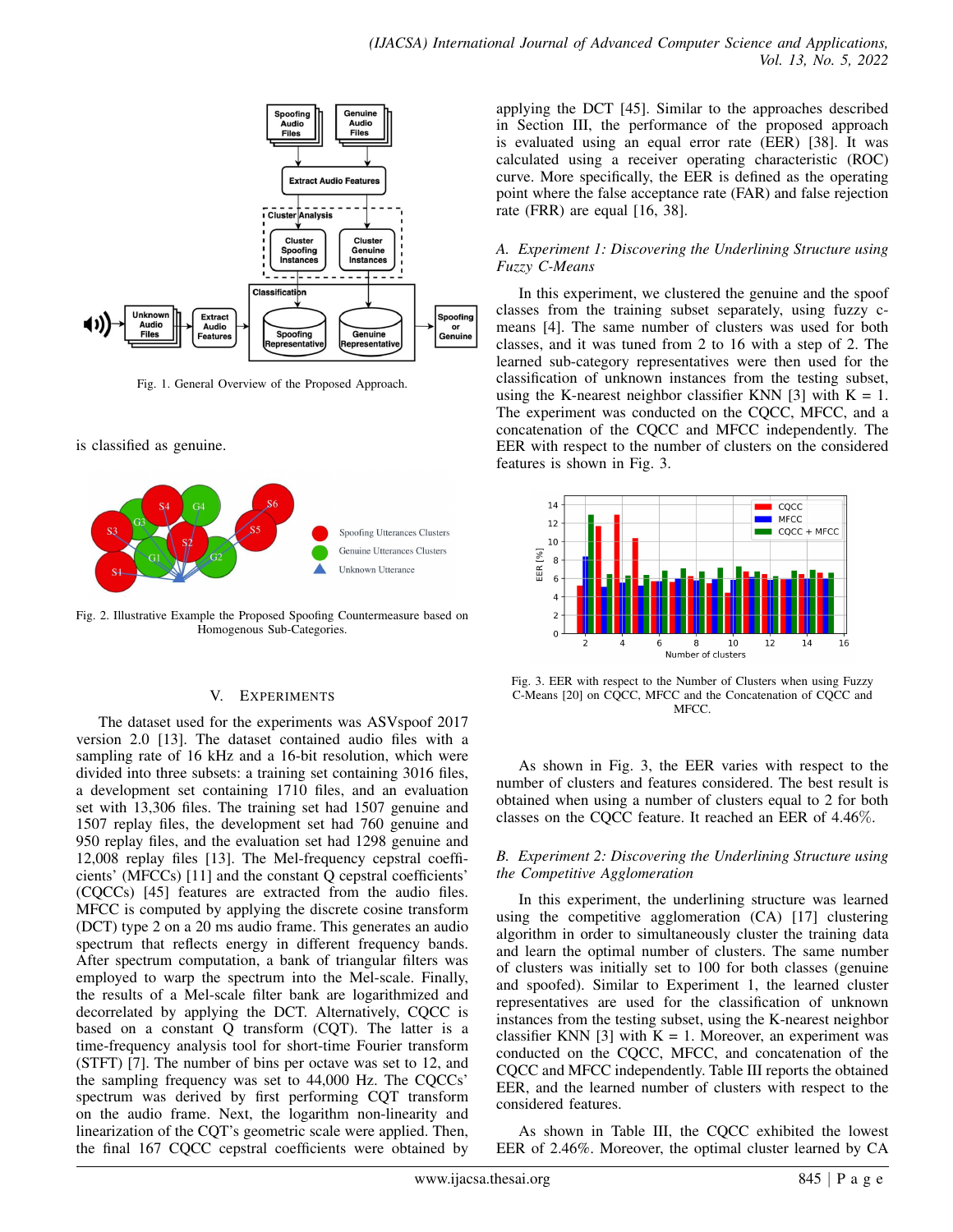| TABLE III. EER AND THE LEARNED NUMBER OF CLUSTERS WHEN   |
|----------------------------------------------------------|
| USING COMPETITIVE AGGLOMERATION (CA) [17] ON CQCC, MFCC, |
| AND THE CONCATENATION OF COCC AND MFCC                   |

|                        | COCC  |        | MFCC   COCC+MFCC |
|------------------------|-------|--------|------------------|
| EER                    | 2.46% | 14.86% | $9.24\%$         |
| No of genuine clusters |       |        |                  |
| No of spoof clusters   |       |        |                  |

TABLE IV. LEARNED FEATURE WEIGHTS WITH RESPECT TO EACH CLUSTER

|                     | COCC | <b>MFCC</b> |
|---------------------|------|-------------|
| Cluster 1 (genuine) | 0.92 | 0.08        |
| Cluster 2 (genuine) | 0.92 | 0.08        |
| Cluster $1$ (spoof) | 0.91 | 0.09        |
| Cluster 2 (spoof)   | 0.91 | 0.09        |

when using CQCC is two clusters for the genuine class and two clusters for the spoof class. This is similar to the result obtained in the first experiment using fuzzy c-means by tuning the number of clusters. We can then conclude that the CA clustering approach can learn the underlying structure of both the genuine and spoof classes while learning the optimal number of clusters.

# *C. Experiment 3: Discovering the Underlining Structure using Simultaneous Clustering and Attribute Discrimination*

In this experiment, partitions of the genuine and spoof classes are mined using simultaneous clustering and attribute discrimination (SCAD) [18]. It aims to discover the underlying partitions while learning the optimal relevance feature weights of CQCC and MFCC audio features. In fact, the weights of each of these two considered features are learned with respect to each class. The number of clusters was set to two for the genuine class and two for the spoof class according to the results obtained in Experiment 2. The obtained partitions were then used for the classification task using the K-nearest neighbor classifier KNN [3] with  $K = 1$ . Table IV presents the obtained EER, and the learned number of clusters with respect to the considered features.

As reported in Table IV, the feature weights with the largest relevance were learned for the CQCC. This is in concordance with the results obtained in the previous experiments, which showed that the CQCC is more relevant for the classification of genuine/spoof utterances. To further investigate the CQCC feature, we applied SCAD to its 167 CQCC cepstral coefficients. In other words, each dimension of the CQCC is considered as a single feature. A feature relevance weight was then learned for each dimension. For Experiment 1, the number of clusters was tuned from 2 to 16 in steps of 2.

As shown in Fig. 4, when using the same number of clusters, the lowest EER, equal to 1.07, was obtained for the number of clusters equal to two. We can conclude then that performing SCAD on the CQCC yields better results. This is because it deals with the high dimension of CQCC by performing an optimal weighted sum of the coefficients. Fig. 5 shows the relevance feature weights for each cluster.



Fig. 4. EER with respect to the Number of Clusters when using SCAD [18] on CQCC Dimensions.



Fig. 5. Relevance Feature Weights with respect to (a) Cluster 1 (Genuine), (b) Cluster 2 (Genuine), (c) Cluster 1(Spoof), (d) Cluster 2 (Spoof).

# *D. Experiment 4: Performance Comparison with the State-ofthe-Art Approaches*

In this experiment, the performance of the proposed approach was compared to that of the state-of-the-art approach in the ASVspoof 2017. More specifically, the best results obtained using the considered clustering algorithms are compared to the conventional KNN [3] approach and to the countermeasures reported in the literature [8, 9, 27, 30, 31, 36]. To compare the proposed approach to KNN, we classified ASVspoof 2017 using KNN while tuning the neighboring parameter from 3 to 9. The experiment was conducted on MFCCs, CQCCs, features, and their corresponding concatenation. As shown in Fig. 6, the lowest EER (EER=3.62%) was obtained when using CQCC with K equal to 9.

Table V reports the training EER and the testing EER of the state-of-the-art approaches, the best KNN result, and the best results of the proposed approach with respect to the different clustering approaches under consideration.

As shown in Table V, the proposed approach outperforms the KNN classifier and the methods reported in the literature, regardless of the considered clustering algorithm. Moreover, it solves the generalization problem by reducing the performance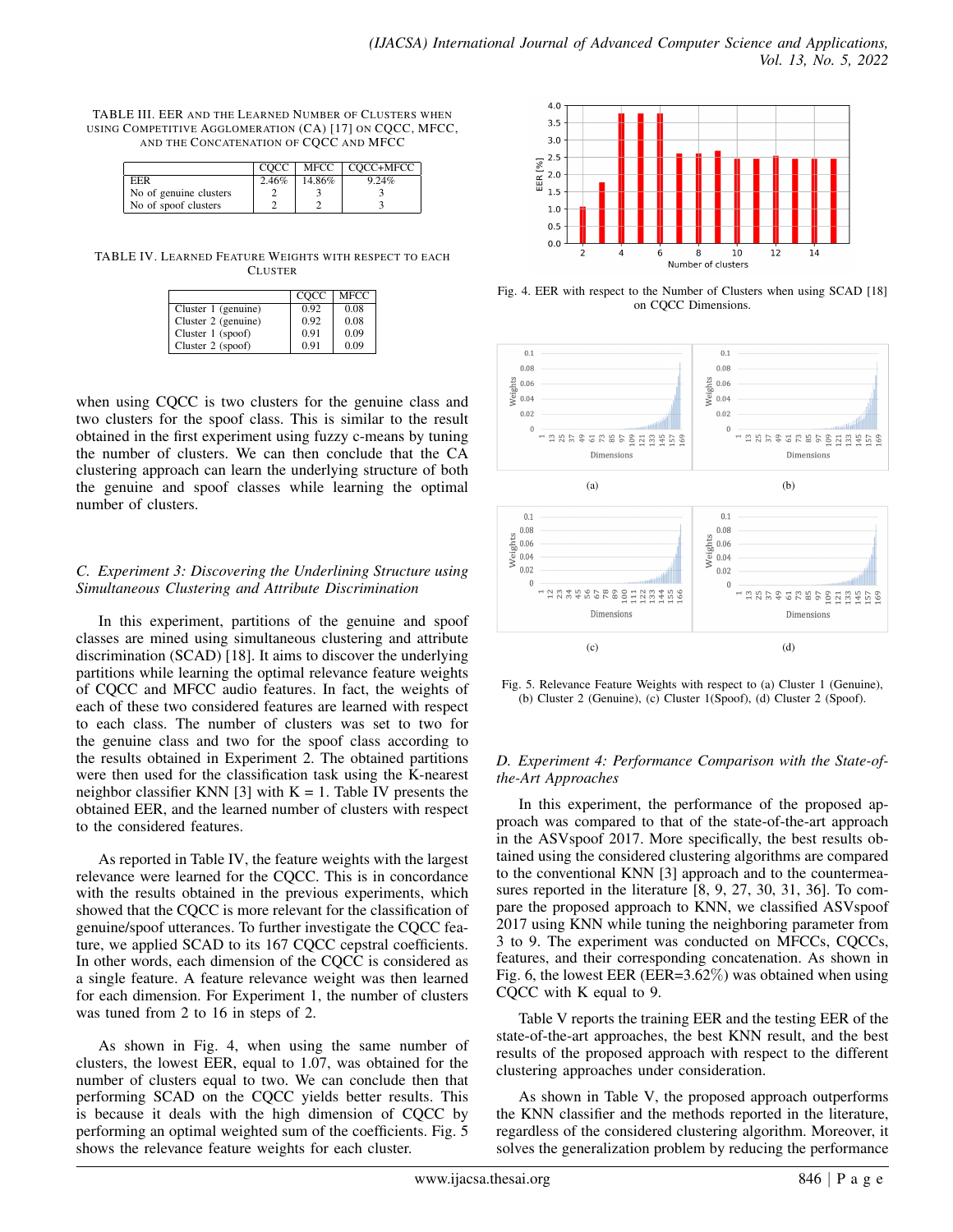TABLE V. PERFORMANCE COMPARISON IN TERMS OF EER BETWEEN THE PROPOSED APPROACHES AND THE STATE-OF-THE-ART APPROACHES

| Countermeasures                                                                                                   | Training EER % | Testing EER% |
|-------------------------------------------------------------------------------------------------------------------|----------------|--------------|
| Reported work in [30] (Featurs: Signal Logspec via FFT, Model: ResNet)                                            | 6.09           | 8.54         |
| Reported work in [8] (Features: COCC and MFCC, Model:GMM + ResNet)                                                | 2.58           | 13.30        |
| Reported work in [36] (Features: Fusion of HFCC and COCC, Model:DNN + SVM)                                        | 7.6            | 11.5         |
| Reported work in [9] (Features: MFCC, Fbank, Model: LSTM + GRU RNN)                                               | 6.32           | 9.81         |
| Reported work in [31] (Features: CQT and FFT, Model: LCNN, SVM, CNN + RNN)                                        | 3.95           | 6.73         |
| Reported work in [27] (Feature: COCC, Model: GMM)                                                                 | 10.35          | 24.77        |
| $KNN$ ( $K=9$ , Feature: COCC)                                                                                    | 1.05           | 3.62         |
| Proposed approach based on Fuzzy C-Means (No of genuine clusters= 2, No of spoof clusters=2, Feature: COCC)       | 3.15           | 4.46         |
| Proposed approach based on CA (feature: COCC)                                                                     | 2.67           | 2.46         |
| Proposed approach based on SCAD No of genuine clusters= 2, No of spoof clusters=2, Features: coefficient of CQCC) | 0.13           | 1.07         |



Fig. 6. EER with respect to the Number of Neighbor Parameter K when using KNN [3] on CQCC, MFCC, and the Concatenation of CQCC and MFCC.

gap between the training EER and the testing EER. This is achieved by mining the underlying structure of both genuine and spoof utterances. Furthermore, the lowest EER is obtained when using SCAD with a number of genuine clusters equal to 2, and a number of spoof clusters equal to 2 on CQCC coefficients. The achieved EER was 1.07%. This improved the result by a ratio of 5.66% compared with the best reported work [31], which achieved an EER of 6.73%.

#### VI. CONCLUSION

Voice spoofing is a prominent security risk that requires effective countermeasures to protect the user's information when using ASV systems. These countermeasures amount to the classification of the utterances into genuine or spoofing categories. However, this classification problem is challenging because of high class variance. In fact, genuine utterances are subject to variability due to the differences in speakers' voices and the discrepancies within the human voice due to emotions or other effects. Similarly, spoofing utterances are subjected to the same variability, in addition to the variability caused by the recording devices employed. Moreover, the diversity in the methods that produce spoofing utterances, such as voice manipulation and synthesis, contributes significantly to the variance in the spoofing class. This high variance in utterances drastically affects the performance of the spoofing classification task. Specifically, it limits the model's generalization and yields a less accurate system. Recently, considerable attempts have been made to address the low generalization of spoofing countermeasures. The reported works focused mainly on investigating various feature selection and fusion approaches, studying feature representations, and applying diverse deep learning architectures. However, neither handcrafted features nor deep learning-based descriptors have succeeded in alleviating the generalization problem. In fact, although they have shown slight improvements in the prediction performance of the models, they fail to generalize to unseen utterances. In fact, they are prone to overfitting, as indicated by the discrepancy between the training and testing performances. In this study, we devised a new countermeasure to address the low-generalization problem. Specifically, the proposed approaches mined the understructure of the genuine and spoofing utterances. This was achieved by integrating the clustering component into the classification process. The experimental results showed that mining hidden partitions of voice utterances using fuzzy clustering yielded a better generalization of the voice-spoofing countermeasure. In fact, the proposed approach outperformed the state-of-the-art approaches. Specifically, when using the CA clustering approach, the training and testing EERs were similar. Moreover, when using SCAD on the CQCC feature for a number of genuine clusters equals to 2, and a number of spoof clusters equal to 2, the performance is drastically improved with an EER of 1.07%. In future work, we suggest investigating additional audio features. Moreover, we intend to use CA as the first step in order to learn the number of clusters and the initial fuzzy memberships. Then, SCAD would be performed using the obtained results.

#### ACKNOWLEDGMENT

This work was supported by the Research Center of the College of Computer and Information Sciences at King Saud University. The authors are grateful for this support.

#### **REFERENCES**

- [1] Moez Ajili. Reliability of voice comparison for forensic applications. Avignon, 2018.
- [2] Federico Alegre, Asmaa Amehraye, and Nicholas Evans. A oneclass classification approach to generalised speaker verification spoofing countermeasures using local binary patterns. In *IEEE 6th International Conference on Biometrics: Theory, Applications and Systems, BTAS 2013*, pages 1–8, October 2013.
- [3] N. S. Altman. An introduction to kernel and nearest-neighbor nonparametric regression. *American Statistician*, 46(3):175–185, 1992.
- [4] James C. Bezdek. *Pattern Recognition with Fuzzy Objective Function Algorithms*. Kluwer Academic Publishers, USA, 1981.
- [5] Christopher M Bishop and Nasser M Nasrabadi. *Pattern recognition and machine learning*, volume 4. Springer, 2006.
- [6] Bernhard Boser, Isabelle Guyon, and Vladimir Vapnik. A Training Algorithm for Optimal Margin Classifier. *Proceedings of the Fifth Annual ACM Workshop on Computational Learning Theory*, 5, Aug 1996.
- [7] Judith C. Brown. Calculation of a constant q spectral transform. *The Journal of the Acoustical Society of America*, 89(1):425–434, 1991.
- [8] Zhuxin Chen, Zhifeng Xie, Weibin Zhang, and Xiangmin Xu. ResNet and model fusion for automatic spoofing detection. In *Proceedings of the Annual Conference of the International Speech Communication Association, INTERSPEECH*, pages 102–106, 2017.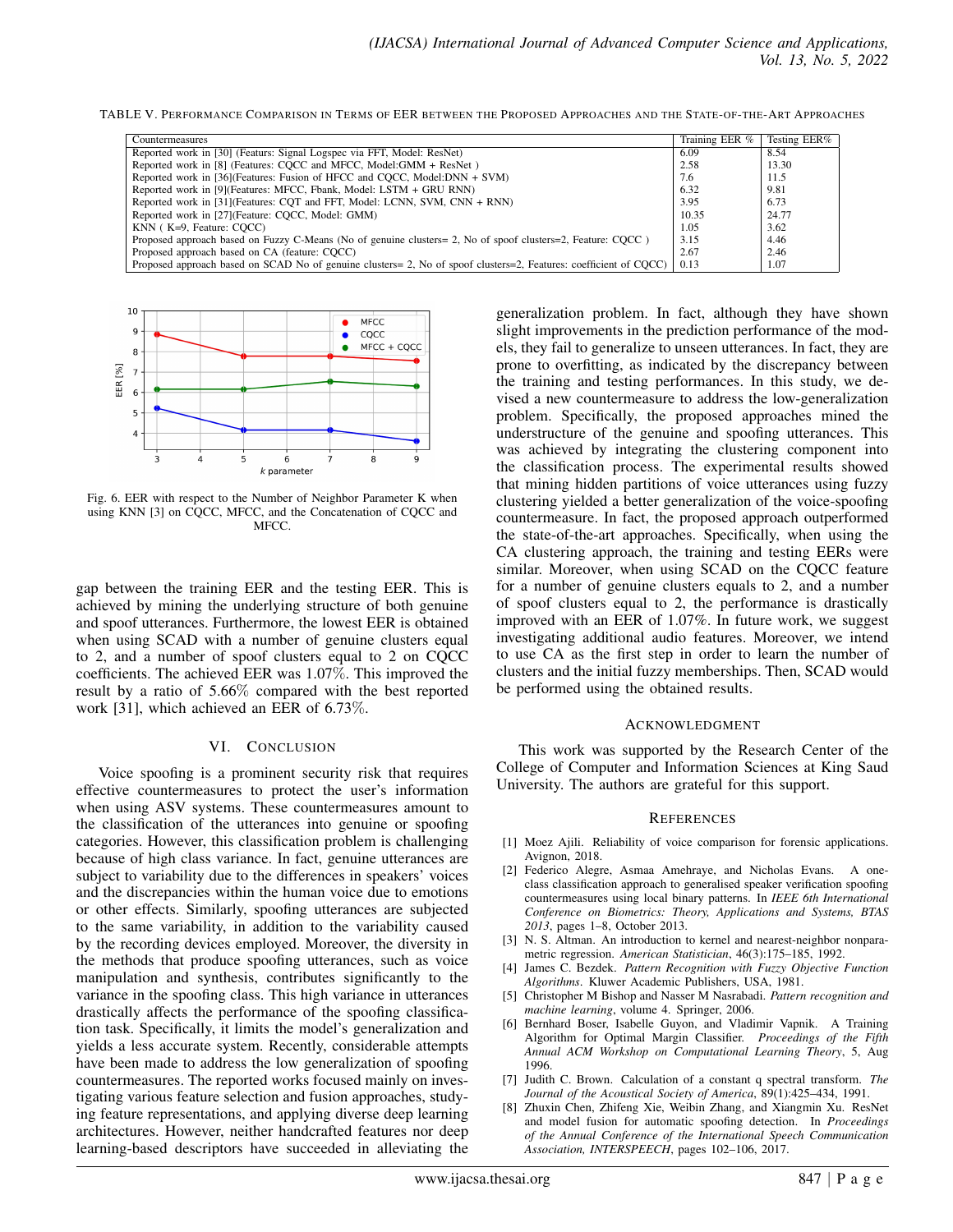- [9] Zhuxin Chen, Weibin Zhang, Zhifeng Xie, Xiangmin Xu, and Dongpeng Chen. Recurrent neural networks for automatic replay spoofing attack detection. In *ICASSP, IEEE International Conference on Acoustics, Speech and Signal Processing - Proceedings*, pages 2052–2056, 2018.
- [10] Kyunghyun Cho, Bart van Merrienboer, Caglar Gulcehre, Fethi ¨ Bougares, Holger Schwenk, and Y Bengio. Learning Phrase Representations using RNN Encoder-Decoder for Statistical Machine Translation. Jun 2014.
- [11] Steven B. Davis and Paul Mermelstein. Comparison of Parametric Representations for Monosyllabic Word Recognition in Continuously Spoken Sentences. *IEEE Transactions on Acoustics, Speech, and Signal Processing*, 28(4):357–366, 1980.
- [12] Najim Dehak, Reda Dehak, Patrick Kenny, Niko Brummer, Pierre Ouel- ´ let, and Pierre Dumouchel. Support vector machines versus fast scoring in the low-dimensional total variability space for speaker verification. In *Proceedings of the Annual Conference of the International Speech Communication Association, INTERSPEECH*, 2009.
- [13] Héctor Delgado, Massimiliano Todisco, Md Sahidullah, Nicholas Evans, Tomi Kinnunen, Kong Aik Lee, and Junichi Yamagishi. ASVspoof 2017 Version 2.0: meta-data analysis and baseline enhancements. 2018.
- [14] P Ding and L Zhang. Speaker Recognition Using Principal Component Analysis. *Proc. ICONIP2001*, Jan 2001.
- [15] Project Editor. DRAFT INTERNATIONAL STANDARD ISO / IEC DIS 30107-3 Information technology — Biometric presentation attack detection. 2017.
- [16] Tom Fawcett. An introduction to ROC analysis. *Pattern Recognition Letters*, 27(8), 2006.
- [17] Hichem Frigui and Raghu Krishnapuram. A robust competitive clustering algorithm with applications in computer vision. *IEEE Transactions on Pattern Analysis and Machine Intelligence*, 21(5):450–465, 1999.
- [18] Hichem Frigui and Olfa Nasraoui. In *Ninth IEEE International Conference on Fuzzy Systems. FUZZ-IEEE 2000 (Cat. No. 00CH37063)*, volume 1, pages 158–163. IEEE, 2000.
- [19] Alejandro Gomez-Alanis, Antonio M. Peinado, Jose A. Gonzalez, and Angel M. Gomez. A deep identity representation for noise robust spoofing detection. In *Proceedings of the Annual Conference of the International Speech Communication Association, INTERSPEECH*, pages 676–680, 2018.
- [20] Ian Goodfellow, Yoshua Bengio, and Aaron Courville. *Deep Learning*. MIT press, 2016.
- [21] Kaiming He, Xiangyu Zhang, Shaoqing Ren, and Jian Sun. Identity mappings in deep residual networks. In *European conference on computer vision*, pages 630–645. Springer, 2016.
- [22] Guy A. Hembury, Victor V. Borovkov, Juha M. Lintuluoto, and Yoshihisa Inoue. Deep Residual Learning for Image Recognition Kaiming. *Chemistry Letters*, 32(5):428–429, 2003.
- [23] H.-G Hirsch and D Pearce. The AURORA experimental framework for the performance evaluation of speech recognition systems under noisy conditions. *Proceedings of the 6th International Conference on Spoken Language Processing (ICSLP)*, 4:29–32, jan 2000.
- [24] Sepp Hochreiter and Jürgen Schmidhuber. Long Short-term Memory. *Neural computation*, 9(8):1735–1780, Dec 1997.
- [25] Alan Izenman. *Linear Discriminant Analysis*. Springer, New York, NY, Jan 2008.
- [26] Madhu R. Kamble, Hardik B. Sailor, Hemant A. Patil, and Haizhou Li. Advances in anti-spoofing: From the perspective of ASVspoof challenges. *APSIPA Transactions on Signal and Information Processing*, 9, 2020.
- [27] Tomi Kinnunen, Md Sahidullah, Héctor Delgado, Massimiliano Todisco, Nicholas Evans, Junichi Yamagishi, and Kong Aik Lee. The ASVspoof 2017 challenge: Assessing the limits of replay spoofing attack detection. In *Proceedings of the Annual Conference of the International Speech Communication Association, INTERSPEECH*, 2017.
- [28] Hans-Peter Kriegel, Peer Kröger, Joerg Sander, and Arthur Zimek. Density-based Clustering. *Wiley Interdisc. Rew.: Data Mining and Knowledge Discovery*, 1(3):231–240, May 2011.
- [29] Yoohwan Kwon, Soo Whan Chung, and Hong Goo Kang. Intraclass variation reduction of speaker representation in disentanglement framework. In *Proceedings of the Annual Conference of the International Speech Communication Association, INTERSPEECH*, pages 14– 18, Shanghai, China, September 2020.
- [30] Cheng-I Lai, Alberto Abad, Korin Richmond, Junichi Yamagishi, Najim Dehak, and Simon King. Attentive Filtering Networks for Audio Replay Attack Detection. In *ICASSP, IEEE International Conference on Acoustics, Speech and Signal Processing - Proceedings*, pages 6316– 6320. IEEE, 2019.
- [31] Galina Lavrentyeva, Sergey Novoselov, Egor Malykh, Alexander Kozlov, Oleg Kudashev, and Vadim Shchemelinin. Audio replay attack detection with deep learning frameworks. In *Proceedings of the Annual Conference of the International Speech Communication Association, INTERSPEECH*, pages 82–86, 2017.
- [32] Y Leung, J Zhang, and Z Xu. Clustering by space-space filtering. *IEEE Trans. Pattern Anal. Mach. Intell.*, 22(12):1396–1410, Jan 2000.
- [33] Qi Li. In *2009 IEEE Workshop on Applications of Signal Processing to Audio and Acoustics*, pages 181–184. IEEE, 2009.
- [34] Charles Loan. *Computational Frameworks for the Fast Fourier Transform*. SIAM, Jan 1992.
- [35] L R Medsker and L C Jain. *Recurrent Neural Networks: Design and Applications*. International Series on Computational Intelligence. CRC Press, 1999.
- [36] Parav Nagarsheth, Elie Khoury, Kailash Patil, and Matt Garland. Replay attack detection using DNN for channel discrimination. In *Proceedings of the Annual Conference of the International Speech Communication Association, INTERSPEECH*, pages 97–101, 2017.
- [37] Sergey Novoselov, Alexander Kozlov, Galina Lavrentyeva, Konstantin Simonchik, and Vadim Shchemelinin. STC anti-spoofing systems for the ASVspoof 2015 challenge. pages 5475–5479. Mar 2016.
- [38] John Oglesby. What's in a number? Moving beyond the equal error rate. *Speech Communication*, 17(1-2), 1995.
- [39] Tanvina B. Patel and Hemant A. Patil. Combining evidences from mel cepstral, cochlear filter cepstral and instantaneous frequency features for detection of natural vs. spoofed speech. In *Proceedings of the Annual Conference of the International Speech Communication Association, INTERSPEECH*, Germany, September 2015.
- [40] T.F. Quatieri. *Discrete-time Speech Signal Processing: Principles and Practice*. Pearson Education Taiwan, 2005.
- [41] Md Sahidullah, Héctor Delgado, Massimiliano Todisco, Tomi Kinnunen, Nicholas Evans, Junichi Yamagishi, and Kong Aik Lee. Introduction to voice presentation attack detection and recent advances. In *Handbook of biometric anti-spoofing*, pages 321–361. Springer, 2019.
- [42] Md Sahidullah, Tomi Kinnunen, and Cemal Hanilci. A comparison of features for synthetic speech detection. In *Proceedings of the Annual Conference of the International Speech Communication Association, INTERSPEECH*, 2015.
- [43] Zia Saquib, Nirmala Salam, Rekha Nair, and Nipun Pandey. Voiceprint Recognition Systems for Remote Authentication-A Survey. *International Journal of Hybrid Information Technology*, 4(2), April 2011.
- [44] Simone Scardapane, Lucas Stoffl, Florian Rohrbein, and Aurelio Uncini. On the use of deep recurrent neural networks for detecting audio spoofing attacks. In *Proceedings of the International Joint Conference on Neural Networks*, pages 3483–3490. IEEE, 2017.
- [45] Massimiliano Todisco, Héctor Delgado, and Nicholas Evans. A New Feature for Automatic Speaker Verification Anti-Spoofing: Constant Q Cepstral Coefficients. In *Odyssey 2016*, pages 283–290, 2016.
- [46] Xiang Wu, Ran He, Zhenan Sun, and Tieniu Tan. A light CNN for deep face representation with noisy labels. *IEEE Transactions on Information Forensics and Security*, 13(11):2884–2896, 2018.
- [47] Zhizheng Wu, Eng Chng, and Haizhou Li. Detecting Converted Speech and Natural Speech for anti-Spoofing Attack in Speaker Recognition. *13th Annual Conference of the International Speech Communication Association 2012, INTERSPEECH 2012*, 2, Jan 2012.
- [48] Zhizheng Wu, Nicholas Evans, Tomi Kinnunen, Junichi Yamagishi, Federico Alegre, and Haizhou Li. Spoofing and countermeasures for speaker verification: A survey. *speech communication*, 66:130–153, 2015.
- [49] Zhizheng Wu, Tomi Kinnunen, Nicholas Evans, Junichi Yamagishi, Cemal Hanilçi, Md Sahidullah, and Aleksandr Sizov. ASVspoof 2015: The first automatic speaker verification spoofing and countermeasures challenge. In *Proceedings of the Annual Conference of the International Speech Communication Association, INTERSPEECH*, 2015.
- [50] Yong Xu, Qiuqiang Kong, Qiang Huang, Wenwu Wang, and Mark D. Plumbley. Attention and localization based on a deep convolutional recurrent model for weakly supervised audio tagging. In *Proceedings of the Annual Conference of the International Speech Communication Association, INTERSPEECH*, 2017.
- [51] Sung-Hyun Yoon, Hee-Soo Heo, Hye-Jin Shim, Ha-Jin Yu, and Jee-Weon Jung. Replay Spoofing Detection System for Automatic Speaker Verification Using Multi-Task Learning of Noise Classes. pages 172– 176, 2018.
- [52] Chunlei Zhang, Chengzhu Yu, and John H.L. Hansen. An investigation of deep-learning frameworks for speaker verification antispoofing. *IEEE*